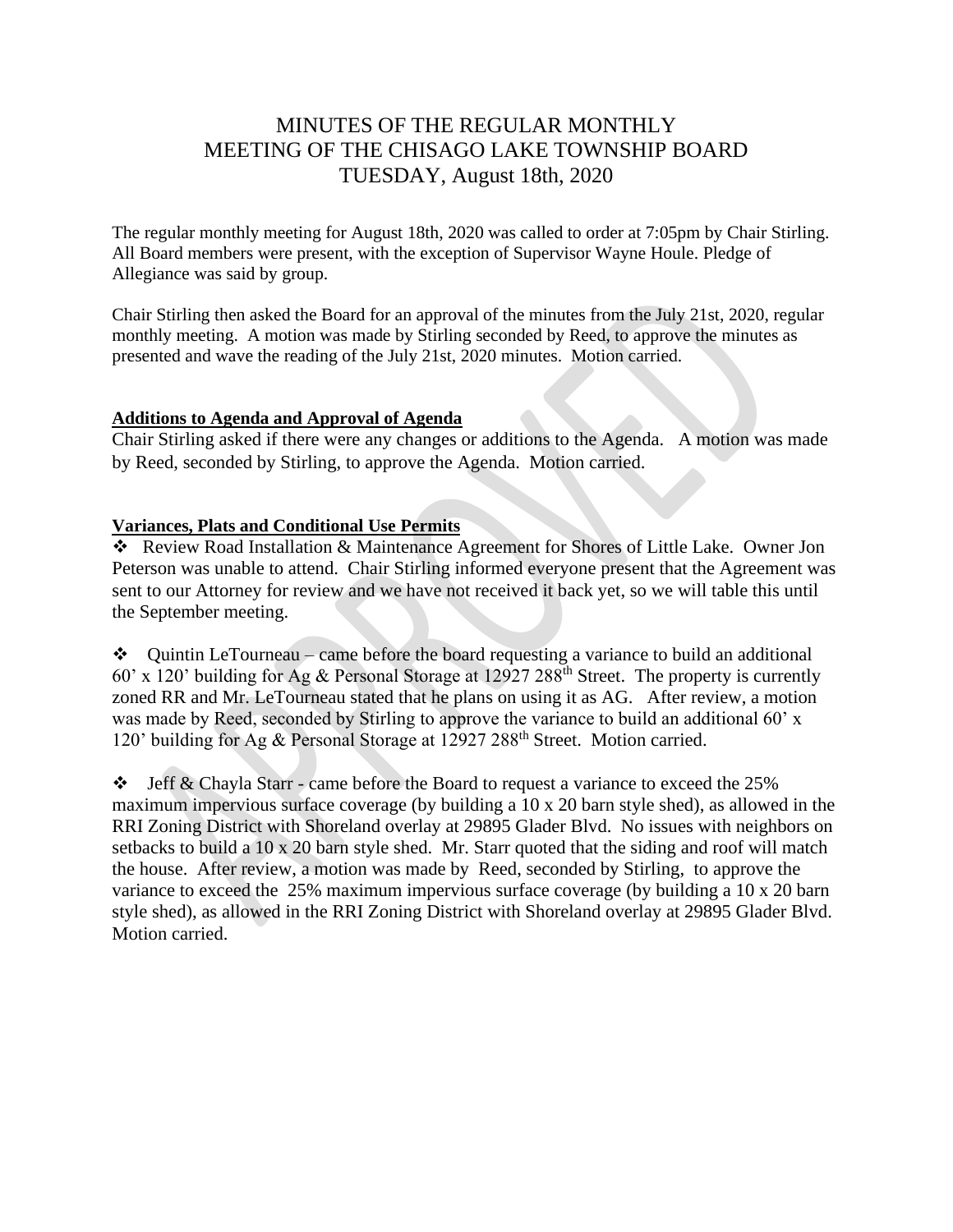Page 2 of August 2020 Minutes

❖ Richard Kargel - came before the Board to request a variance to add onto the north side of the pole barn within 24 ft of the north property line or extend the length off the east end of the existing pole barn up to 30 ft. at 12150 244<sup>th</sup> Street. After review, a motion was made by Reed, seconded by Stirling suggesting to extend the existing pole building off the east end up to 30 ft. at 12150 244<sup>th</sup> Street. Motion carried Mr. Kargel, also requested to replace the existing fence and square it off, which would be encroaching into the road-right-of-way on  $245<sup>th</sup>$  and Miller. Stirling made a motion, seconded by Reed, to allow Mr. Kargel, to replace the existing fence and square it off into the road-right-of-way on 245<sup>th</sup> and Miller. Motion carried.

❖ Robert & Trena Morrison - came before the Board to request a variance to build a 26 x 32 detached accessory building closer to the road than the required setback and taller than the existing dwelling at 12498 Melody Lane. The requested variance for roof height (19') as compared to house (13.5) and distance to edge of R.O.W. (13'). Mr. Morrison stated that their long range, plan is to add dormer to house, also. After review, a motion was made by Reed, seconded by Stirling, to approve the variance to build a 26 x 32 detached accessory building closer to the road than the required setback and taller than the existing dwelling at 12498 Melody Lane Motion carried.

❖ Glenn Carlson - came before the Board to request a preliminary plat of four lots ranging from five to ten acres out of a 74 acre tract at 34965 Oasis Rd. After review, a motion was made by Reed, seconded by Stirling to approve the preliminary plat of four lots ranging from five to ten acres out of a 74 acre tract at 34965 Oasis Rd. Motion carried.

❖ The Board Received a permission form from Frontier requesting to locate, construct, operate and maintain telephone facilities to 13651 263rd Street. After review, a motion was made by Reed, seconded by Stirling, to approve the request approving Frontier to locate, construct, operate and maintain telephone facilities to 13651 263rd Street. Motion carried.

## **Old Business**

❖ Approve a resolution in Support of Consolidated Telephone Company's Application for a Grant under Minnesota's Border to Border Broadband Development Grant program. After review, a motion was made by Reed, seconded by Stirling, to approve the resolution. Motion carried.

## **New Business**

❖ Review Chisago Lakes Mutual Ins. Co. renewal application for Round Barn. After review, a motion was made by Reed, seconded by Stirling to sign the renewal with no changes. Motion carried.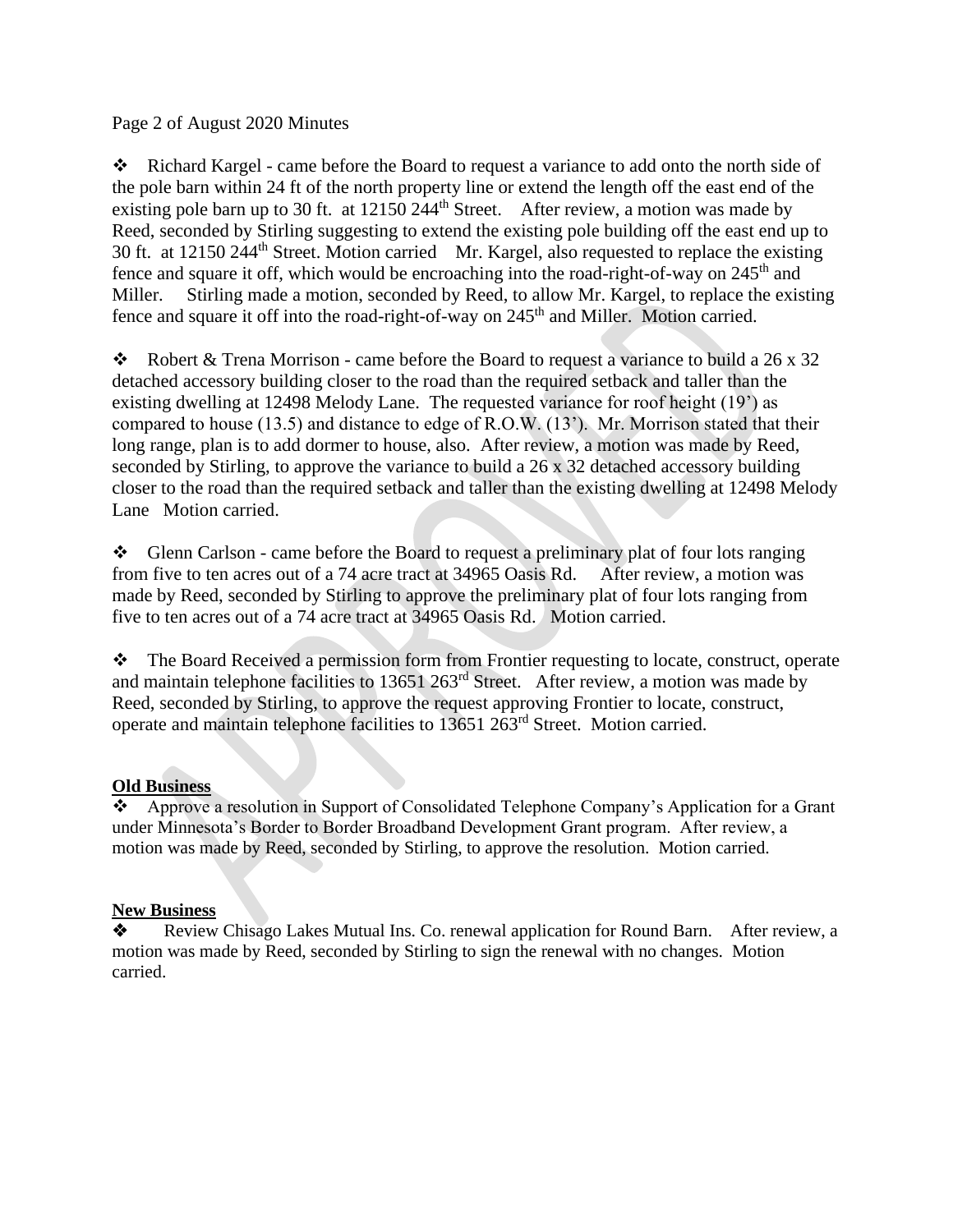Page 3 of August 2020 Minutes

#### **Road Report** – Matt Wikelius

- ❖ Matt Wikelius informed the Board that the maintenance department has been grading, and working on equipment.
	- $\triangleright$  Scrub Seal should be done this week.
	- $\triangleright$  Will be replacing two driveway culverts on 253<sup>rd</sup> and Oakman
	- ➢ Patching with Lindstrom on Morgan, Mentzer, and Lake Lane. Bluhm is going to patching  $253<sup>rd</sup>$
	- ➢ NRCS will be improving a gully between North Center Ct and North Center Lake
	- ➢ The Township, submitted an application to MnDOT, Metro Traffic Engineering requesting a speed study for Malmberg Avenue. The application has been approved. MnDOT suggested we wait until the road traffic is back up to approximately 60% of use before performing the speed study. Looking at late fall or possibly into winter.

## **County Update from Chris DeBose**

❖ The county is narrowing down the CARES ACT money. They have been working on the budget and staffing is one of the biggest issues along with the health insurance increase of approximately 12%. They are also considering COVID costs for next year. They are looking for creative ways to spend the CARES ACT money. Any extra CARES ACT money they would like to see go to helping local businesses rather than having to send it back.

## **Information for Officials**

- ❖ Clerk Peterson informed the Board of the following:
	- ➢ That estimated costs for additional Election costs was submitted for the CARES Grant Funds through the County.
	- $\triangleright$  We did receive the CR funds for the amount of \$117,675 from the Minnesota Department of Revenue.
	- ➢ Primary Election results: 283 voters came to the polls, 243 absentee voters totaling 526 voters for the primary election. Total expenses \$3,502.00
	- $\triangleright$  A total of 19 Building Permit Applications were issued in July 1 for new homes, 11 for other home improvements, 7 for garages/pole buildings.
	- $\triangleright$  Clerk Peterson has not heard anything about the August CCATO meeting, but will keep you posted. The last update was that the Chisago County Senior remains closed and may not be reopening until the first of the year.
	- $\triangleright$  Clerk Peterson informed the Board that the 4-H is asking when we might re-open the hall. Clerk suggested we remain closed until after the first of the year. A motion was made by Stirling, seconded by Reed to keep Township closed for rental until January 31, 2021.
	- ➢ Clerk Peterson informed the Board that Genie Cleaning Service is scheduled to come in and do a thorough cleaning on Friday August  $21<sup>st</sup>$ , 2020 at 10:00 am.